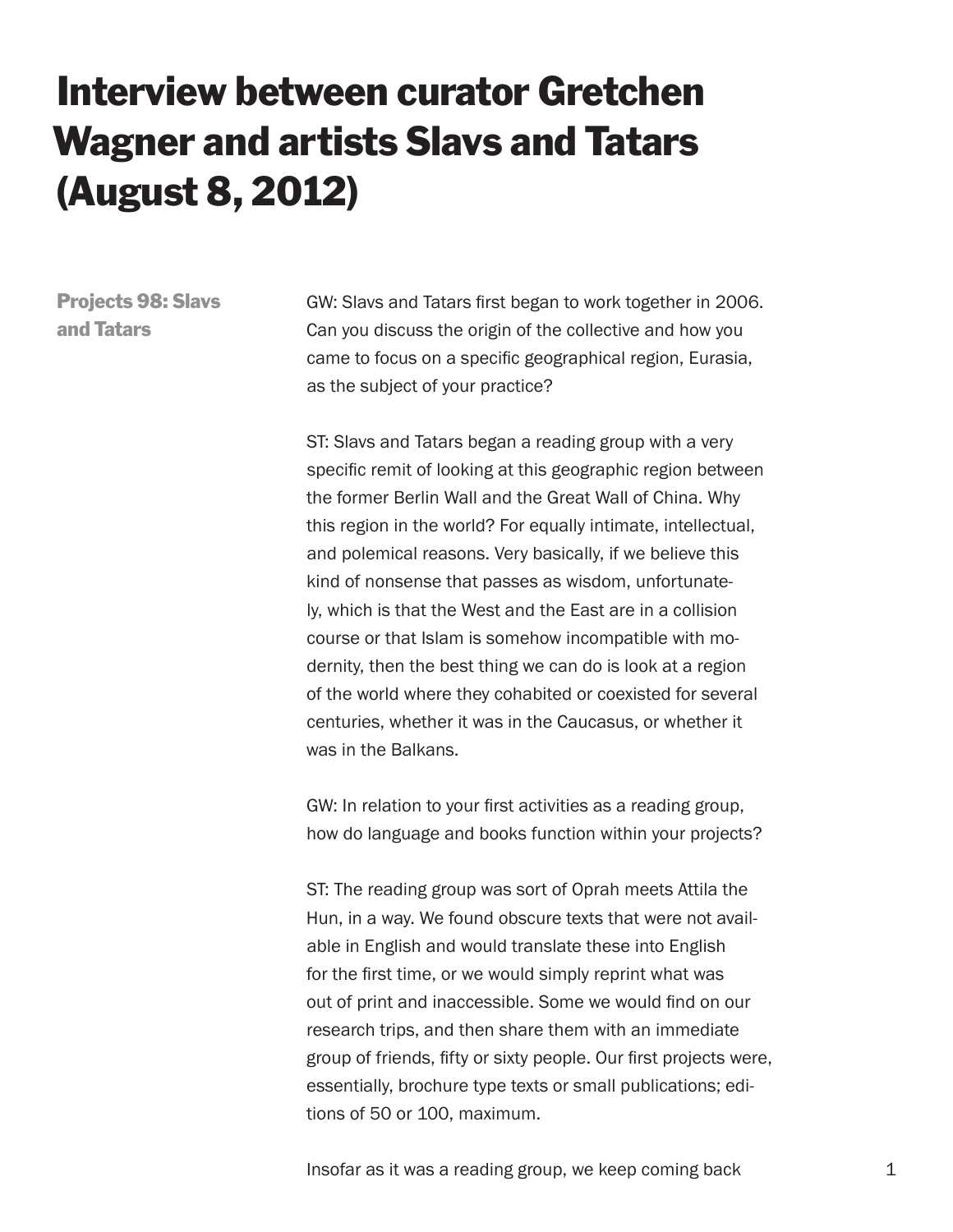to our origins. For us, everything begins with a book. In a sense, we started out for the first three our four years of our practice almost exclusively working with print—publications, books, and posters. If, in the last couple years, we have expanded to include a lot of sculpture, installation or performance, the fact remains that for us, everything is a means to bring people back to the book. When we make any kind of contribution to an exhibition, there's always a discourse or research element to the practice or to the project.

GW: You have described Beyonsense, the installation for Projects 98, as a "portrait of the antimodern." Can you explain your engagement with the "antimodern"?

ST: It is important to say that being "antimodern" does not mean being against modernity. In his book Les Antimodernes (2005), Columbia University Professor Antoine Compagnon describes the true modernists not as the utopianists who only look forward (e.g. Vladimir Mayakovsky, F.T. Marinetti) but rather as the "anti-modernists," those somewhat conflicted visionaries deeply affected by the passing of the pre-modern age. As Sartre said about Baudelaire, those who go forward, but with an eye in the rear view mirror. We tend to see this antimodern position everywhere: Molla Nasreddin riding backwards on his donkey or Walter Benjamin's Angel of History, thrust forward with his back to the future, facing the past.

We do not believe in the wholesale western idea of modernity. We err on the side of the mystical and not the rational. We don't believe in the positivist, we don't believe in the excessive emphasis on the individual vis-à-vis the collective, which are all legacies of modernity, in a sense. Beyonsense was an attempt to locate a different form of modernity within the museum's own collections, or a different understanding of the various material. For us, MoMA's collection of Russian avant-garde books was very instrumental in the first stages of research.